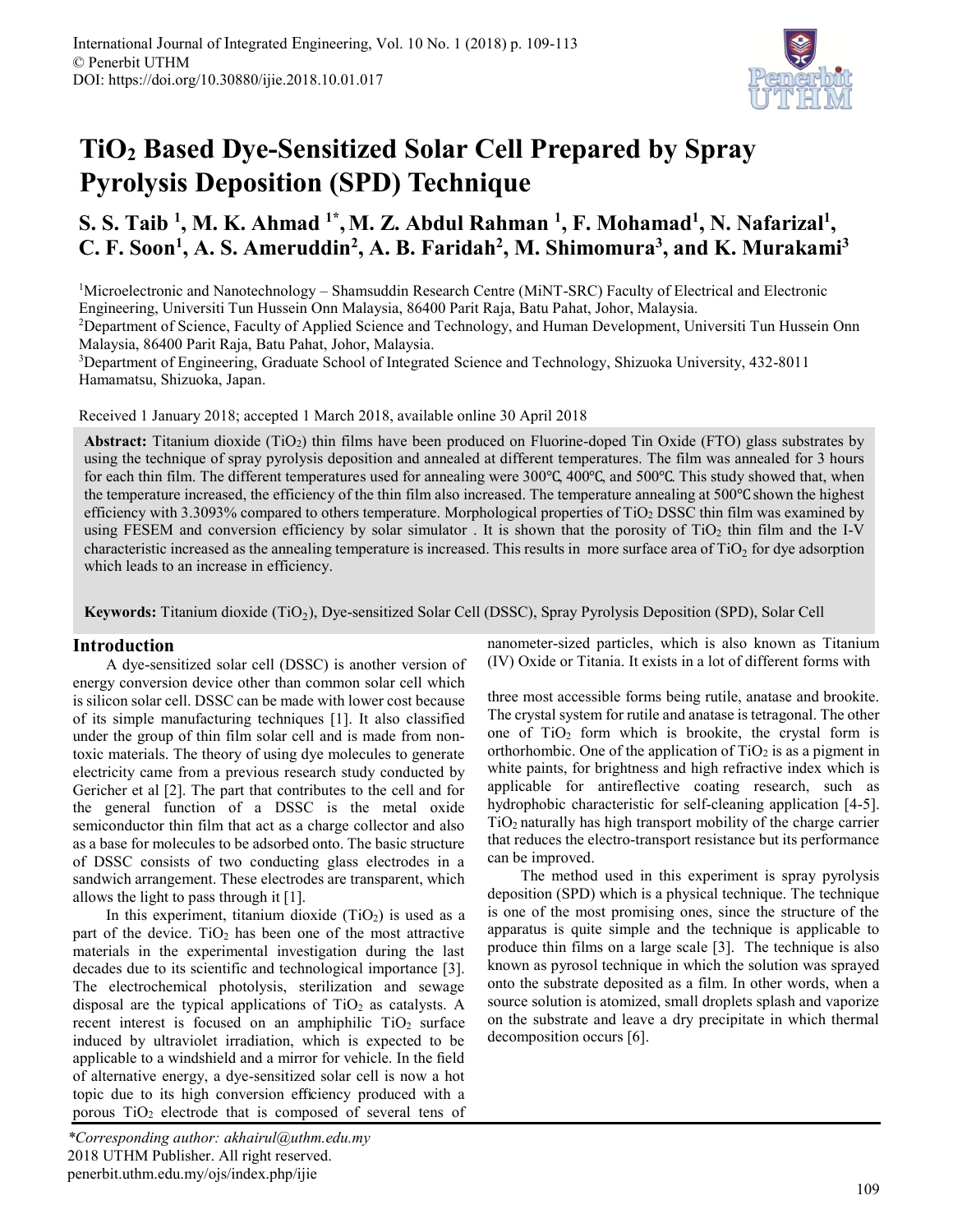# **1. Experiment Details**

## *A. Preparation of the* <sup>2</sup> *films*

The  $TiO<sub>2</sub>$  thin film had been prepared by spray pyrolysis deposition. Spray pyrolysis deposition (SPD) method involves spraying the solution onto substrate [7] placed over a heated surface where the solvent will evaporate to form a solid chemical compound. The compound used to produce a thin film by this method should be volatile at the temperature of deposition. In a previous study, the sample is heated at different temperature from 325℃ upto 500℃ [8]. SPD technique is one of the easiest and cost-effective method [7, 9] in the preparation of thin films with different thickness for ceramic coating and powder. This method usually does not require special type of substrates and its suitable for a wide range of material of the thin film. This method also can be used in producing porous film, multilayered [10] and also powder production [11].

The step of preparing  $TiO<sub>2</sub>$  solution started with P25  $TiO<sub>2</sub>$ nanoparticle powder mixed with acetic acid. The mixture was grounded until completely dissolved. Then, TKC-303 solution was poured into the mortar and stirred into the mixture. After that, the solution transferred into a lightproof bottle. Ethanol along with Triton X-100 were added to fully separate the nanoparticle and to increase the  $TiO<sub>2</sub>$  thin film conduction. After that, the bottle was lidded with parafilm and put into an ultrasonicator to obtain a homogenous solution.

The  $TiO<sub>2</sub>$  solution were sprayed on top of the FTO substrates, using a regular spray. The substrate is arranged on the hot plate set at 150 $\degree$ C is illustrate like in Fig.1. The TiO<sub>2</sub> solution was poured into the container then attach to airbrush. The brush was held about 10-20cm above the substrates to spray. The spraying was done by making a left and right motion until all of the solution was deposited onto substrates.

After the spraying process was done, the  $TiO<sub>2</sub>$  films that had been fabricated were put in the furnace for annealing process. The temperature was set at 300℃, 400℃ and 500℃. The period for annealing is 3 hours. Then, the samples were taken out from the furnace and let to cool down to room temperature before dipped into the dye.



Fig. 1 Spray pyrolysis deposition technique

#### *B. Preparation of the solar cells*

In the DSSC, dye molecules act as photosensitizers that will absorb light energy and excite electrons into the conduction band of  $TiO<sub>2</sub>$  and produce electrical energy. The best dye with a wide range absorbance commonly used in researches is the

N719 dye. N719 is a dye with improved solar conversion efficiency. TiO<sub>2</sub> films were immersed overnight in the N719 dye fabricated. The N719 powder (Ruthenizer 535-bis TBA) was a product of Solaronix. The dye solution was made by mixing 0.0178g of N719 with 25 ml of acetonitrile and 25 ml of 1-butanol. Then, the mixture was stored at low temperature. It is to prevent evaporation that will cause changes in molarity.

The electrolyte used in this study is the 1.2-dimethyl-3 propylimidazolium iodide (DMPII) which has the triiodide/iodide redox couple. The mixture consists of 5 ml of veloronitrile, 10ml of butyl pyridine (TBP), 10 ml of Iodolyte AN 50, 1.597 g DMPII and 0.01 g guanidine thiocyanate (GT).

The DSSC is assembled for characterization using the Solar Simulator. After the  $TiO<sub>2</sub>$  thin films were left overnight in dye, the sample was dipped into ethanol to remove the excess dye before clamped with Platinum counter electrode together in a sandwich structure. A drop of the electrolyte was injected between the electrodes.

#### *C. Characterization*

The surface morphology of the as-prepared surface was analyzed using a field-emission scanning electron microscope (FE-SEM, JEOL, model JSM-7600F). The Raman spectral analysis of the samples was carried out using a (Raman Spectroscopy machine model XploRA PLUS). Electrical properties and efficiency were measured by Solar Simulator and 2-point probe.

#### **2. Result and Discussion**

## *A. Morphological Properties of TiO<sup>2</sup> thin films*

The surface morphology of  $TiO<sub>2</sub>$  thin films was taken by Field Emission Scanning Electron Microscopy (FESEM). Fig. 2 shows the magnification with different annealing temperatures. The magnification at 50k showed that, when the annealing temperature increases, the grain size becomes larger. The film also seems rougher and more uneven with the increasing temperature. For the particle structure, the particles seem to merge with each other as annealing temperature rises. The higher the temperature, the more agglomerated are the particles. Furthermore, comparing all the figures the porosity of thin film seems to be increased. The porosity obtain from 500 ℃ temperature is the highest than other temperature. The average size of particles for all film is 25 nm, it is because of the use of Titanium Dioxide P25. Due to the small size of the resulting TiO<sub>2</sub> particle, TiO<sub>2</sub> film surface area would be bigger [12]. This will give an advantage and improved the efficiency of the conversion since more dye molecules can be adsorbed onto the  $TiO<sub>2</sub>$  particles.

For the as deposited sample, the particle from the sample is dense. The gap between particles is closes. It is because when in as deposited stage, the porosity of the element is low. For the 300℃ and 400℃ of the annealed temperature, the gap between particles become larger. It is because the porosity increased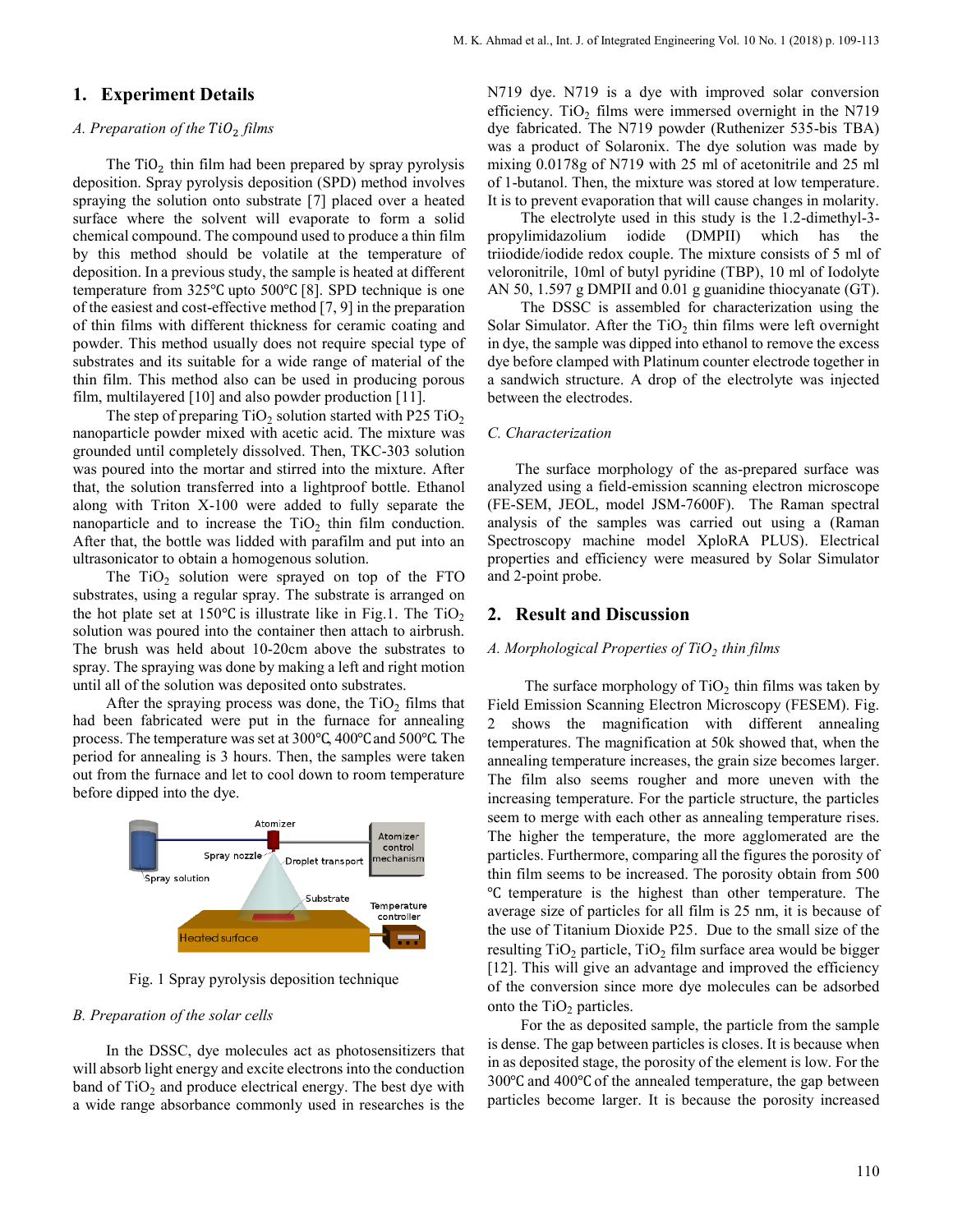[13]. It also can be seen in Fig. 2 D that showed sample that annealed at 500℃ temperature. The gap between the particles is larger than 300℃ and 400℃. When the gap is larger, it means that the porosity of the sample is greater than 300℃ and 400℃ sample. From this observation, it can be concluded that, the porosity of  $TiO<sub>2</sub>$  thin films increased when the annealed temperature is increased.



Fig. 2 FESEM image of  $TiO<sub>2</sub>$  thin films with diameter at 50 $k$ magnification. a) as-deposited, b) annealed at 300℃ temperature, c) annealed at 400℃temperature, d) annealed at 500℃temperature

#### *B. Electrical properties and Efficiency*

From the data shown in Table 1 and Fig. 3, the data of voltage shows that the sample of solar cell achieved the optimum voltage for DSSC. In theory, the maximum voltage generated by such a cell is simply the difference between the (quasi-) Fermi level of the  $TiO<sub>2</sub>$  and the redox potential of the electrolyte, about 0.7 V under solar illumination conditions (V) [14] [15]. That is, if an illuminated DSSC is connected to a voltmeter in an "open circuit", it would read about 0.7 V. In terms of voltage, DSSCs offer slightly higher voltage than silicon, about 0.7 V compared to 0.6 V. It also shows that the higher the temperature of anneal, the efficiency of DSSC will increase. The efficiency can be calculated by using equation (1).

Efficiency, 
$$
\eta = \frac{P_{out}}{P_{in}} \times 100 = \frac{J_{sc}VFF}{I_{sc}} \times 100
$$
 (1)

The I-V graph and the efficiency of the films indicate that the films annealed at higher temperature provides higher current and better efficiency. From the data, the Isc for the as deposited was around 1.0 mA/cm<sup>2</sup>. It is because, during the as deposited stage, the element is amorphous. Amorphous phase happens at the temperature below  $300^{\circ}$  [13]. When in the amorphous state, the electron in the  $TiO<sub>2</sub>$  cannot move freely because the element

is still well dispersed. So, the resistance will increase, thus the Isc is low. Compared to the samples annealed at 300℃, 400℃ and  $500^{\circ}$ C the Isc is around 4.0 mA/cm<sup>2</sup> range. As the annealing temperature increased from 300℃ to 500℃, the Isc also increased. The increasing of Isc occurs when the electron can move freely in the element with low resistance. When the temperature is increased, the surface area also increased thus the dye absorption increased resulting in more photoelectron and current flow. Therefore, the Isc is increased since the dye is covered the area of porous.

Table 1 I-V measurement of DSSC with  $TiO<sub>2</sub>$  samples annealed at different temperatures

| Sample          | Voltage<br>(V) | <b>Isc</b><br>(mA/cm <sup>2</sup> ) | Fill<br>factor | <b>Efficiency</b><br>(%) |
|-----------------|----------------|-------------------------------------|----------------|--------------------------|
| As<br>deposited | 0.7679         | 1.4130                              | 54.9           | 0.6939                   |
| 300°C           | 0.7937         | 4.4296                              | 70.1           | 2.8696                   |
| 400°C           | 0.8012         | 4.9153                              | 70.4           | 2.9380                   |
| 500°C           | 0.8048         | 4.9226                              | 71.8           | 3.3093                   |



Fig. 3 voltage versus current density

#### *C. Anatase properties of TiO<sub>2</sub> nanostructured*

By using Raman spectroscopy, the crystal structure of TiO2 can be determined, where the polymorphism of  $TiO<sub>2</sub>$  were analyzed. The peak shown in Fig. 4 proved the evident of  $TiO<sub>2</sub>$  crystalline structure deposited on FTO. Fig.  $4(a)$ ,  $(b)$ ,  $(c)$  and  $(d)$  show the result of samples as-deposited, and annealed at 300℃, 400℃ and 500℃.

From the Raman spectra, the peak of the anatase phase became well defined after annealing. The anatase structure is tetragonal. The appearance of film crystallization was assumed to be induced by annealing temperature. From this result, Raman Spectroscopy shows the  $TiO<sub>2</sub>$  nanoparticles at the surface of thin film has a strong peak of anatase for the intensity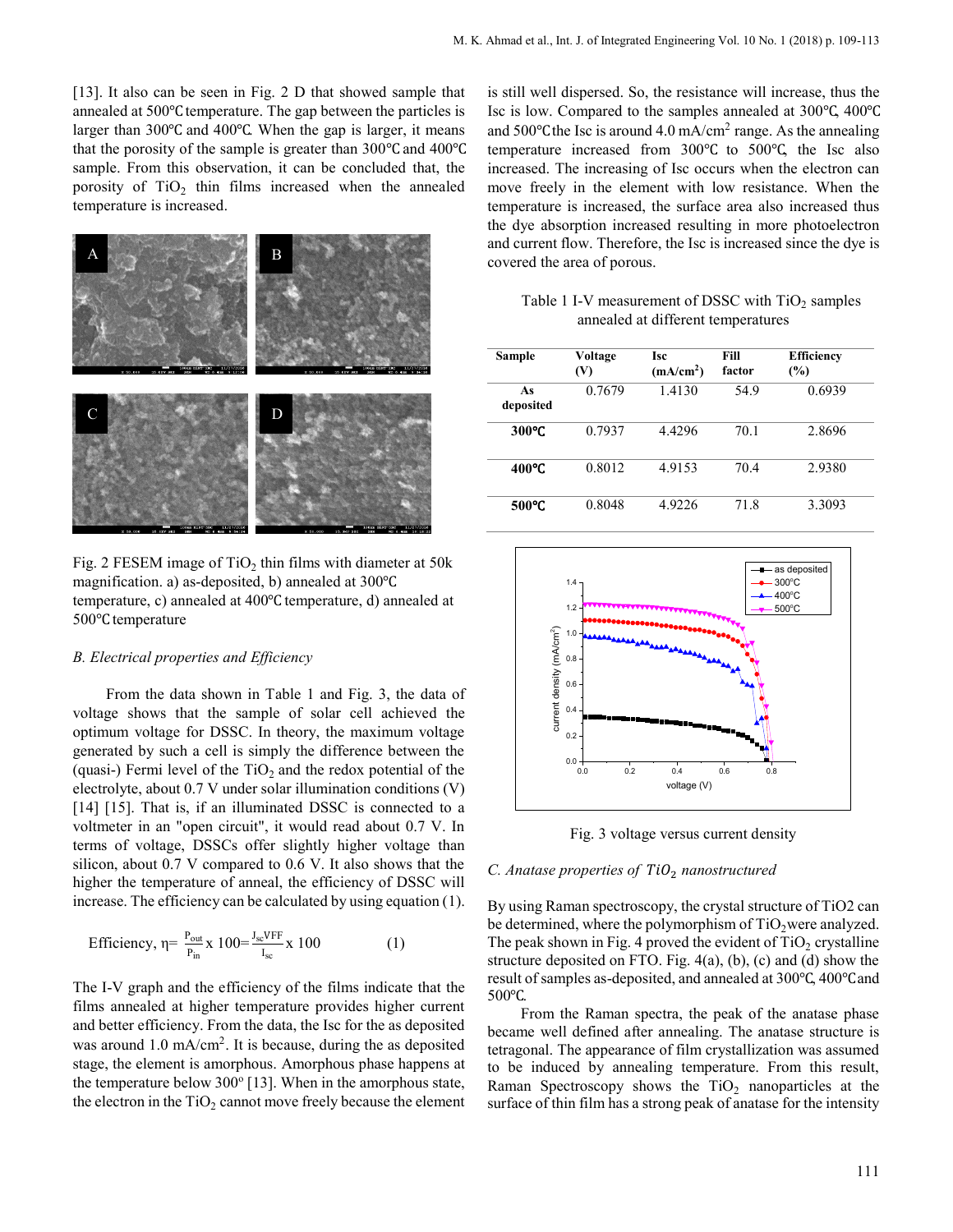with shifting at  $148cm^{-1}$  for all spectra. According to reference of wavenumber of  $TiO<sub>2</sub>$  [16], it can be conclude that anatase  $TiO<sub>2</sub>$  thin film is successfully deposited on the surface of FTO.





Fig. 4 Raman Spectra of TiO<sub>2</sub> thin films (a) As-deposited 0°C, (b) 300℃ annealing temperature, (c) 400℃ annealing temperature and (d) 500℃ annealing temperature.

#### **3. Conclusion**

This project is conducted to show that, the annealing of  $TiO<sub>2</sub>$  film can increase its efficiency in a DSSC. In this research, the  $TiO<sub>2</sub>$  thin film shows better result after annealing. With the increase in temperature during annealing process, the films will become more porous as shown in the FESEM images. The porosity of the film contributed to the conversion efficiency, as can be seen in the data from the Solar Simulator.

Spray pyrolysis deposition method has been selected to produce  $TiO<sub>2</sub>$  thin film. By annealing with different temperature, the 500℃ is found to be the best temperature for annealing  $TiO<sub>2</sub>$  thin film, based on the electrical properties and surface morphology result. For the spraying technique, it will be altered to achieve film with better structure and porosity.

For the electrical properties and efficiency, it can be concluded that when the annealing temperature is increased, the result for voltage and current also increased due to dye molecules adsorbed on the  $TiO<sub>2</sub>$  particles. It is affected by resistivity that decrease when the film is annealed at high temperature. So, to conclude when the annealing temperature is higher, the efficiency is also increased.

This research is expected to produce high efficiency  $TiO<sub>2</sub>$ thin films using low cost and environmental friendly materials and method. For the conclusion, the study concluded that an increase in temperature will increase the efficiency of  $TiO<sub>2</sub>$  thin film in DSSC. It also proves that the fabrication of  $TiO<sub>2</sub>$  thin films by spray pyrolysis deposition method is successful.

#### **References**

[1] Qurratulain, Salman Hameed, Safia A. Kazmi, Nadeem Ahmad, "Effect of different dyes on  $TiO<sub>2</sub>$  based Dye Sensitized Solar Cell", Department of Electrical Engineering, ZH College of Engineering and Technology, Aligarh Muslim University, Aligarh-202002, India